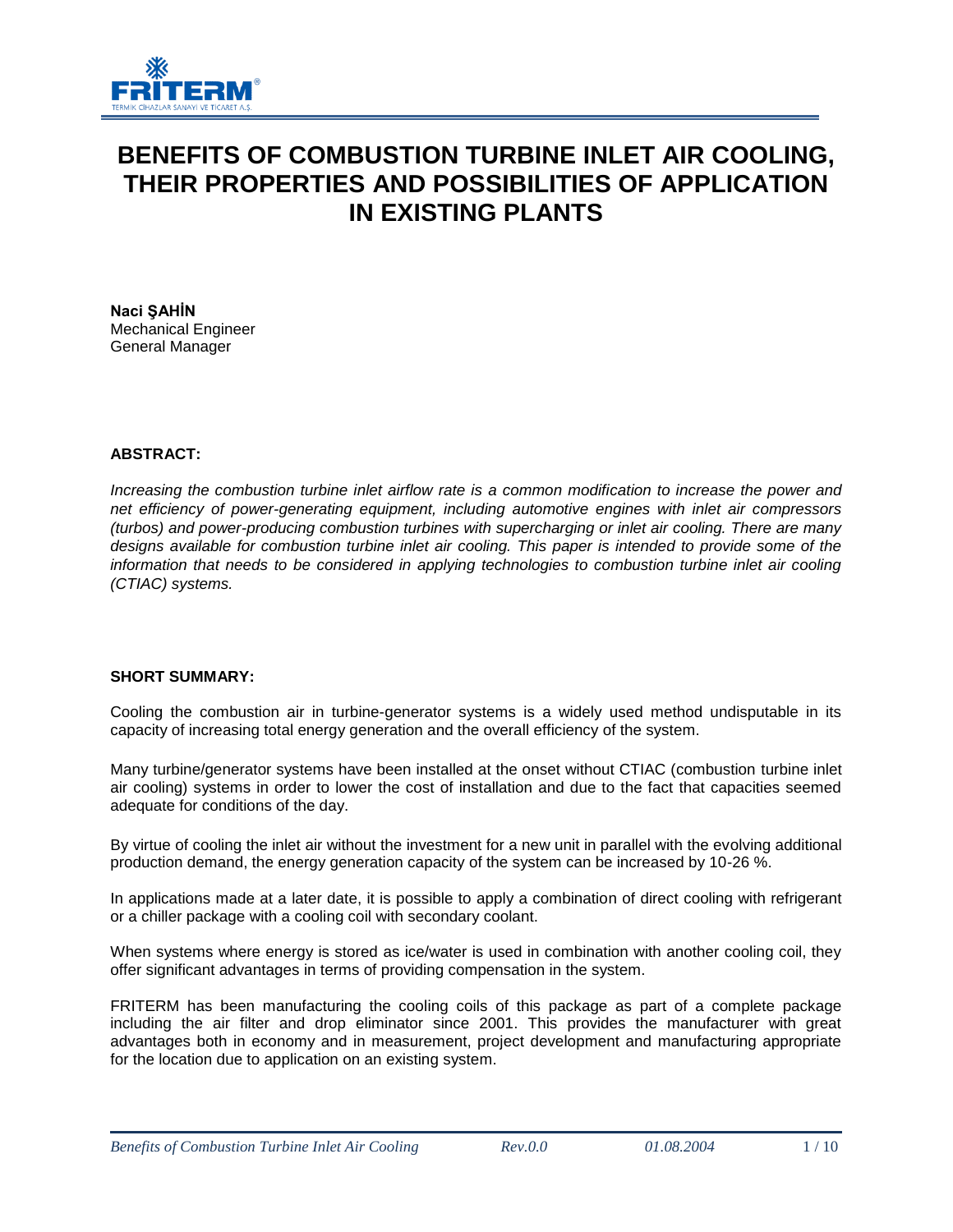

#### **How and to what extent does capacity increase with (CTIAC) COMBUSTION TURBINE INLET AIR COOLING?**

Almost all turbine-generator systems have constant volumetric flow. Thus the increase in density of the cooling air will lead to an increase in weight of the charge air of the system, which in turn leads to an increase in energy generation capacity of the turbine-generator system.

Significant capacity losses are observed in the turbine-generator system, particularly in summer months. Even accounting for all additional parasitic loads used for cooling the inlet air, inlet air cooling increases the generated energy and lowers the heat.

Although the energy generation capacity increases almost linearly with dropping inlet air temperature, design should ensure that the air temperature will not drop below approximately 5-6 °C to avoid the risk of icing.

The variation curve of the combustion turbine capacity and heat generation as a function of air inlet temperature has been given in Figure 1. Energy capacity measurement figures versus air inlet temperature for a GE Frame 7B combustion turbine installed in Lincoln, Nebraska have been given in Figure 2.



FIGURE 1: Combustion turbine capacity and ratio of heat generation versus air inlet temperature



FIGURE 2: Effect of Air Inlet Temperature on Capacity for the 7B Combustion Turbine, *NEBRASKA*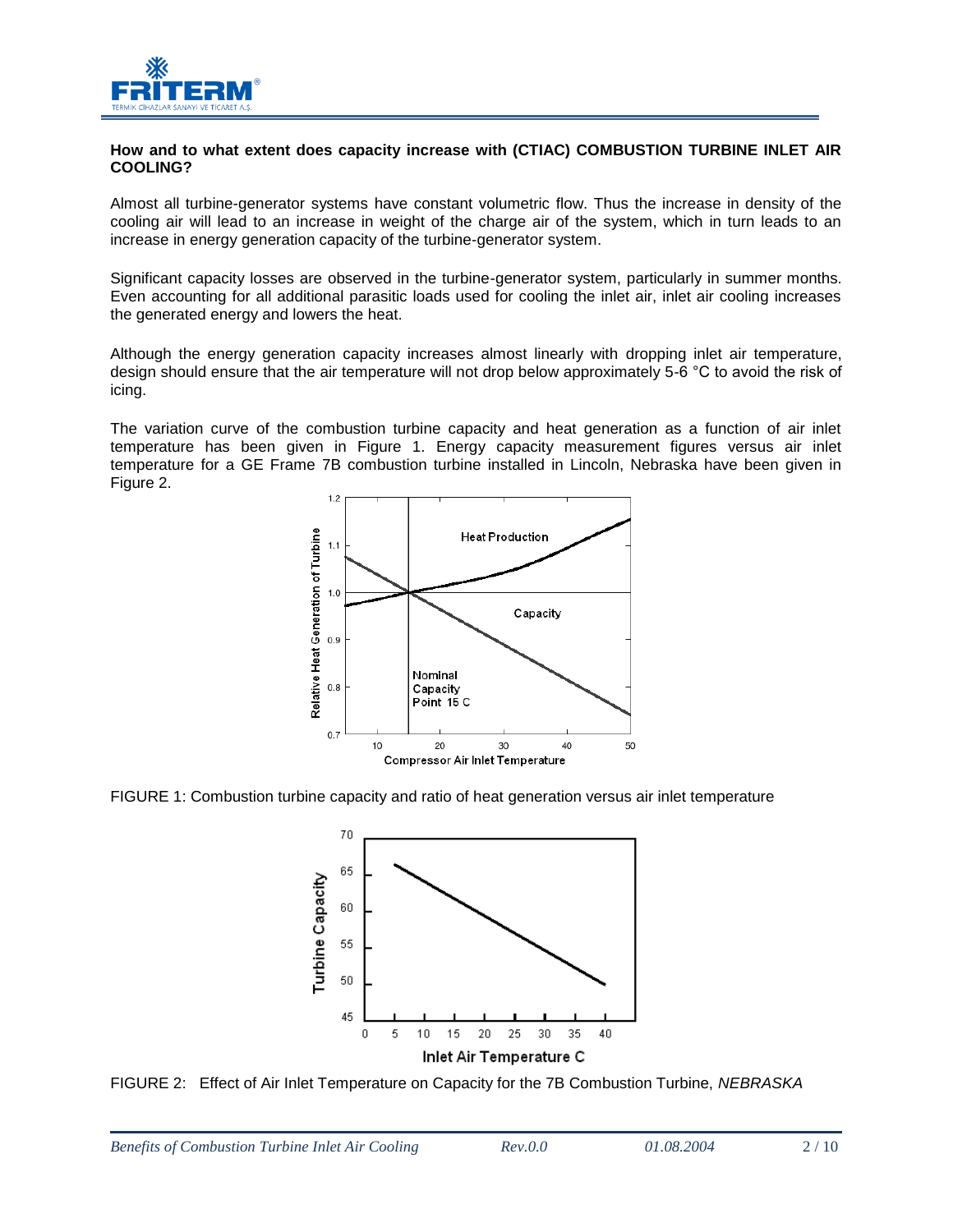

The gas turbine capacities have been given for the 15°C temperature, 60% relative humidity and sea level as specified by ISO. Rectification factors for capacities under other conditions must be obtained from the manufacturing firm. However, the following factors may me used for a general approach.

- Each 10°C rise in air inlet temperature causes a power loss of 8%.  $\bullet$
- Each 300 m rise in elevation reduces power output by 3.5%.
- Each 1 kpa additional pressure loss in the filter, silencer and channels during entry, reduces  $\bullet$ power output by 2%.
- Each 1 kpa additional pressure loss in the boiler, silencer and channels during exit, reduces power output by 1.2%.

Figure 3 shows a typical performance curve for a 7.5 MW turbine engine. Here, the efficiency of the turbine at various speeds can be seen as a function of air temperature.



Figure 3: Performance Characteristics Depending on Combustion Turbine Inlet Air Temperature

# **ADVANTAGES OF THE CTIAC SYSTEM:**

**Increase in capacity:** The quantity of inlet air in new turbines is lower as compared to older ones. Consequently, the lower capacity is calculated for the energy and cooling group required for cooling. Thus, inlet air cooling is more appealing in new turbines than it is for older ones.

**Offers fuel economy:** Although the system uses more inlet air and fuel, the increase in efficiency lowers the quantity of fuel per unit of energy.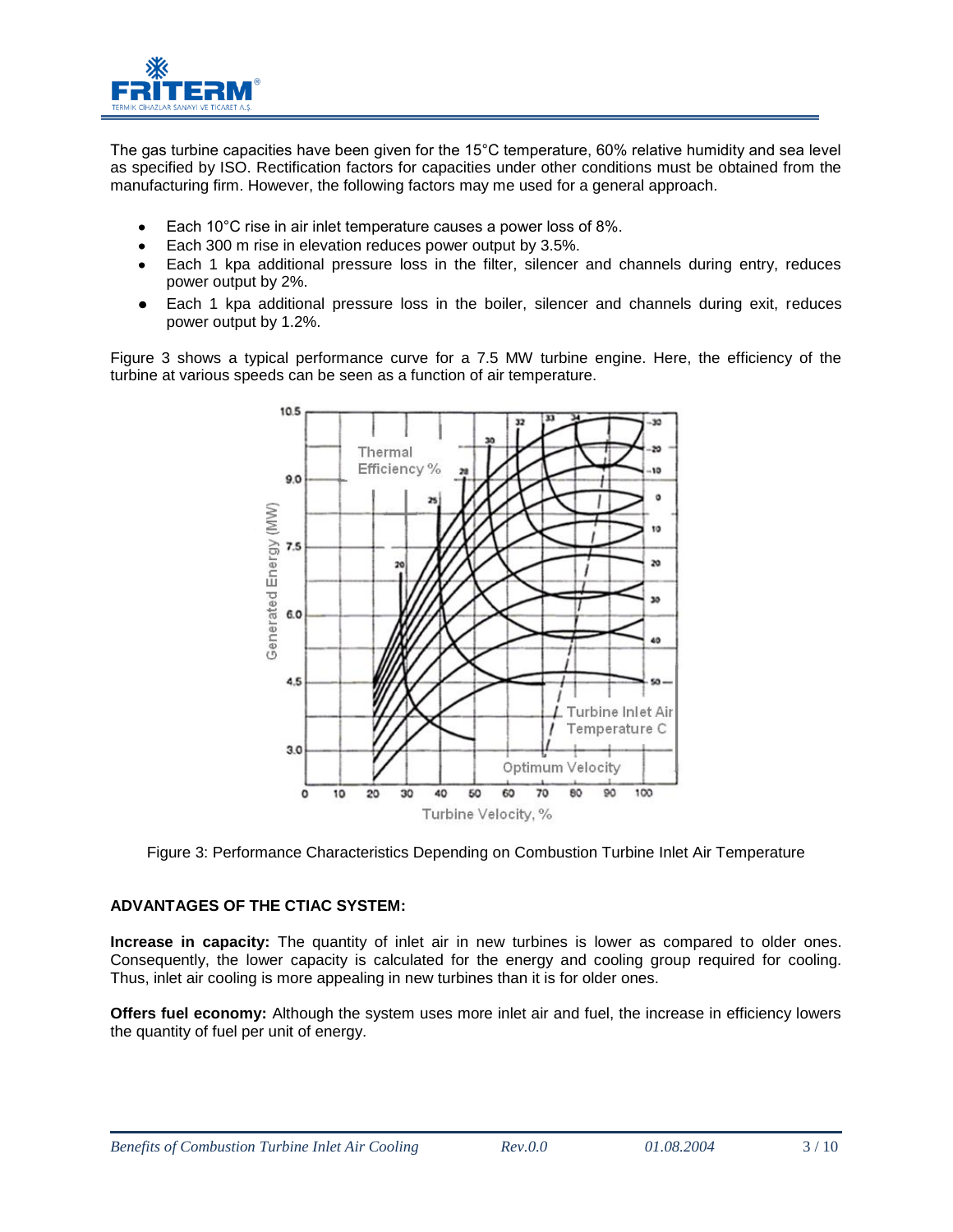

**Extends the life of the combustion turbine:** Turbines operating at lower inlet air temperatures have extended life and reduced maintenance. Lower and constant inlet air temperature reduce the wear on turbines and turbine components.

**Increased Combined-Cycle Efficiency**. Lower inlet air temperatures essentially result in lower exhaust gas temperatures. This decreases the capacity of the (HRSG) heat recovery steam generator. However, the greater airflow rate also increases exhaust mass flow rate, which is more than enough to make up for the capacity lost because of the drop in temperature.

**Delayed Capacity Addition:** The increase in capacity enables new investments to be delayed.

**Increase in Baseload Efficiency of the System**: Increases the total efficiency of the system by storing energy using electric chiller equipment during off-peak periods. Also, electric chillers operated during the night are more efficient due to reduced condenser temperatures.

When maximum power and heat generation is desired on a continuous basis, continuously operating systems must be used in stead of systems that store energy.

**Eliminates the need for spraying water/steam:** Water/steam spraying applications are used to increase mass flow and decrease NOx emission of the turbines. However, in some cases spraying steam reduces turbine capacity or increases CO emission. Low inlet air temperature achieved through the CTIAC application cuts NOx emissions by reducing combustion air temperature, thus eliminating the need for spraying water/steam for NOx control. CTIAC also eliminates the need for various capacity increase actions leading to increased Co emission. Its control is also straightforward and saves the operator from having to use complicated control systems.

Other benefits of the system include:

The evaporative media also filter the inlet air Cooling coils condense a significant amount of water, which is a valuable source of makeup water for cooling towers or evaporative condensers It is a simple system, and can be used solely when needed Emissions decrease due to increased overall efficiency The air inlet temperature can be matched to the required turbine capacity. In this way, 100% open inlet guiding wing eliminate inlet guiding wing pressure loss penalties

## **Disadvantages:**

They require additional space and increase maintenance. Cooling coils or evaporative media placed on inlet air, pose a constant pressure loss.

## **FACTORS THAT NEED TO BE CONSIDERED WHILE DECIDING TO INSTALL A CTIAC SYSTEM:**

Turbine type: Industrial single shaft, aeroderivative Climate conditions of the region Ratio of air flow to the energy output The ratio of the increase in energy output to be gained from decreased temperature The method used in cooling air Pressure loss resulting from cooling coils or evaporative media The control system The availability and cost of fuel Repair and maintenance costs The need for pumping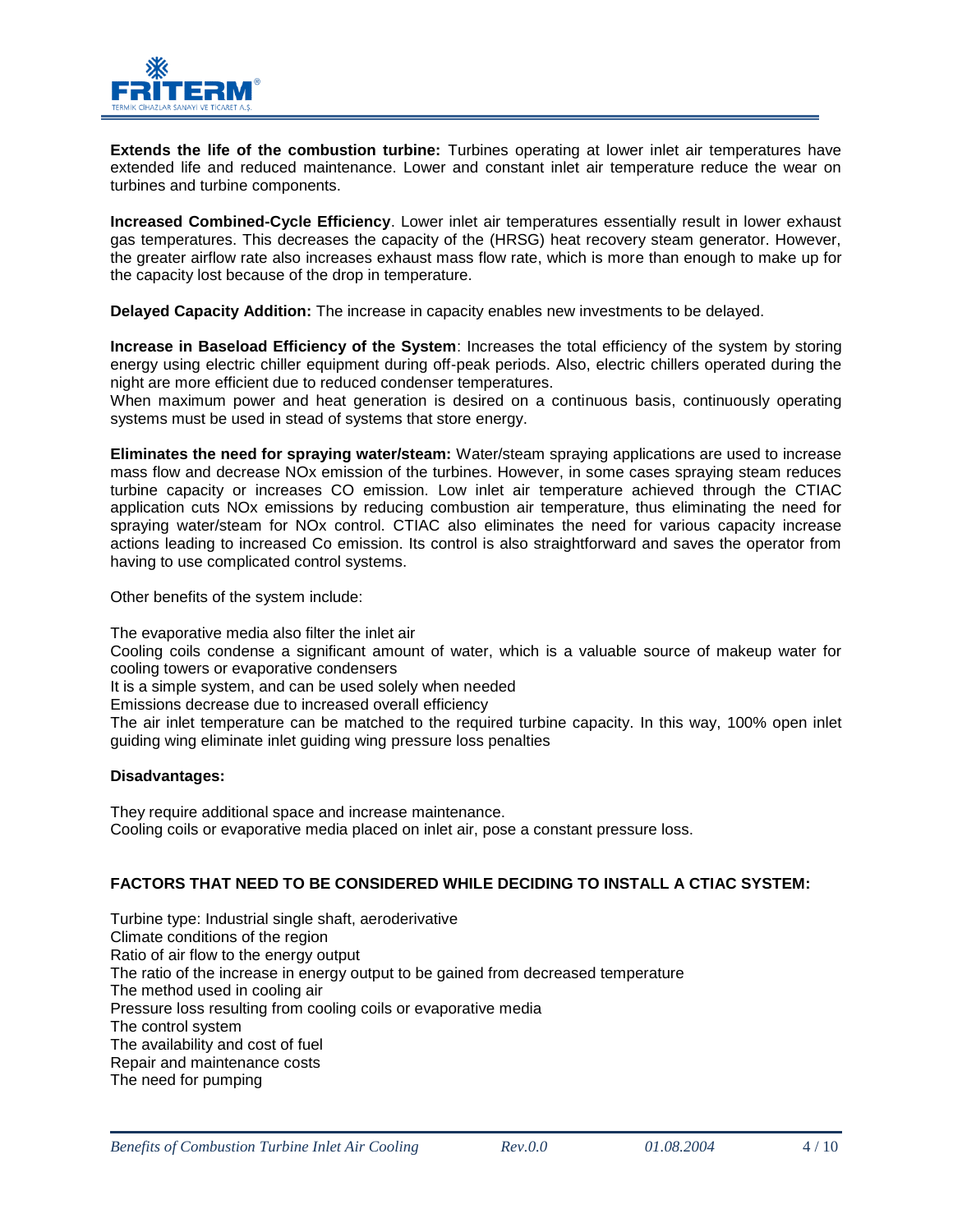

Energy storage type and charge/discharge strategy Sales value of the generated electrical power The cost of the generated electrical power

Tables 1 and 2 can be used to provide a general outline on the benefits and cost of the system.

TABLE 1: Ratio of the New System Manufacture Cost to that Achieved with Inlet Air Cooling

| <b>THE SYSTEM</b>         | <b>Relative Cost</b> |
|---------------------------|----------------------|
| Simple Circuit CT         | <b>200 %</b>         |
| Combined Circuit CT       | 275 %                |
| <b>Pulverized Coal</b>    | 700 %                |
| <b>Fluidized Bed Coal</b> | 800 %                |

TABLE 2: The Relative Cost of Required Cooling Equipment and Power Expenditure for Each Ton of Cooling

|                                 | <b>Relative</b> | <b>Power</b>                                |
|---------------------------------|-----------------|---------------------------------------------|
|                                 | Cost            |                                             |
| Evaporative Cooling             |                 | $0.1$ kW/ton                                |
| LiBr Single Effect              | 8               | 18 lb <sup>*</sup> /h/ton, 103.4 kPa steam. |
| LiBr Double Effect              | 10              | 12 lb/h/ton, 758.4 kPa steam.               |
| Absorption Ammoniac             | 30              | 18 lb/h/ton, 103,4 kPa - 344.7 kPa steam    |
| Mechanical Chiller with Ammonia | 9.5             | 0.6 kW/ton                                  |
| Centrifuge Chiller              | 8               | 0.7 kW/ton                                  |

\* 0.454 kg/lb

## **INLET AIR COOLING METHODS AND FACTORS EFFECTING SYSTEM SELECTION**

Beside the cooling application, the water/steam spray application can also be done in conditions of low relative humidity.

Three main methods of cooling are applied.

- Evaporative cooling
- Direct refrigerant cooling
- Secondary refrigerant (cold water-ice/brine) cooling
	- 1. Energy storage system
	- 2. Systems fed directly from the chiller group

For basic system selection, primarily the working hours of the turbine should be considered.

If the turbine is energized only as a redundant unit as it were, for limited periods of peak demand, evaporative cooling and energy storage systems should be preferred. In this case, there will not be parasitic loss during the operation of the turbine other than pumping losses.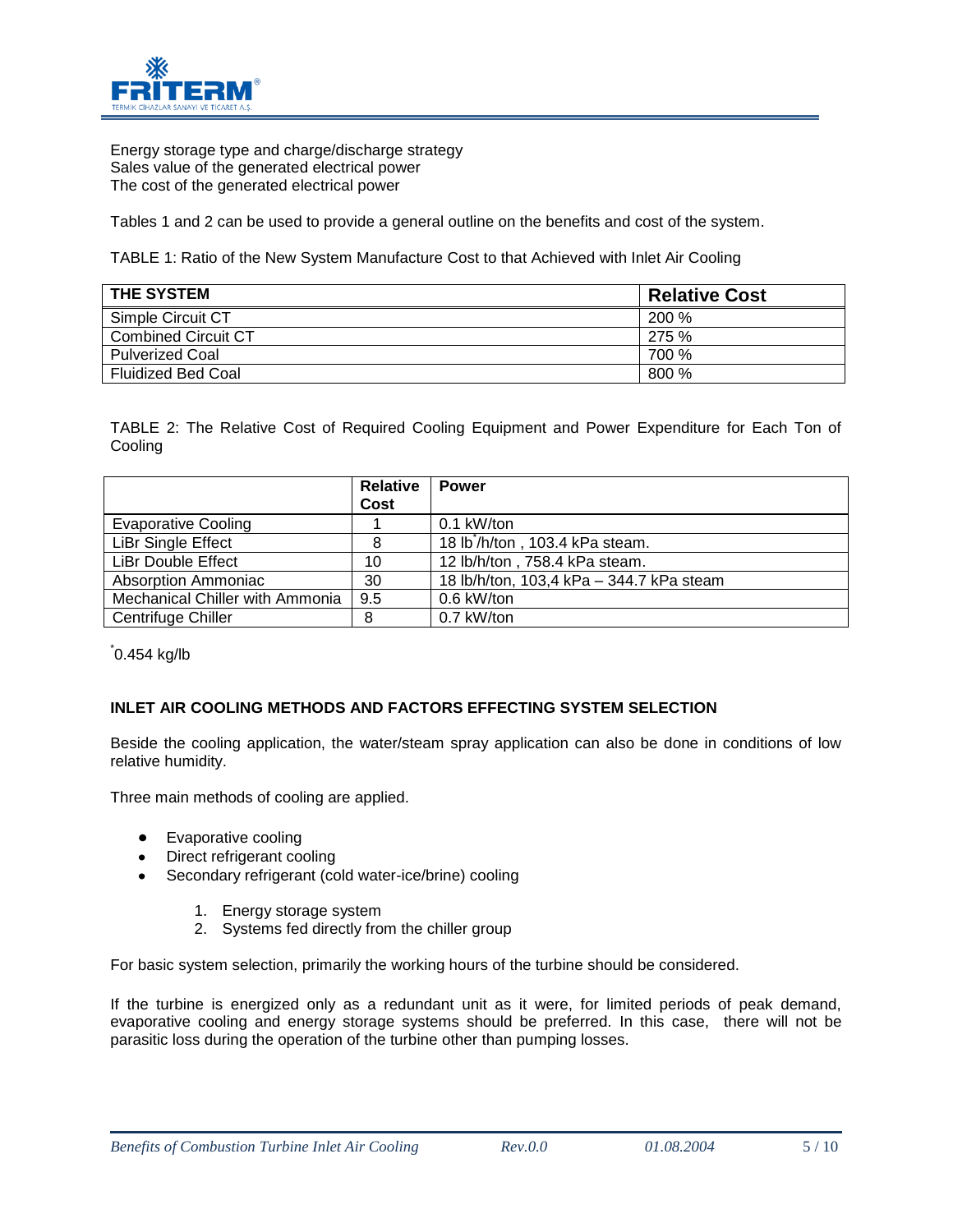

However, if the system is operated for a significant amount of time as a basic unit, a continuous and energy storage system should be carefully evaluated with respect to physical conditions. **Evaporative cooling:**

This is a system that is considered first due to low installation and operation costs. However, ideal evaporative cooling occurs at wet-bulb temperature, and in practice the wet-bulb temperature can be approached by up to 85-95% of the temperature differential between the Dry-Bulb and Wet-Bulb Temperatures. This limits the benefit gained from the system. This system can also be used with the Secondary Fluid Cooling system. In this case, the sensable heat should initially be removed with the cooling coil, and evaporative cooling should be applied subsequently. In this way, the minimum temperature can be reached without removing the latent heat with the cooling coil. In cooling coil or DX cooling, the quantity of moisture in the air remains fixed until the dew-point temperature is reached. As cooling continues, condensation begins and the air approaches 100% humidity.

## **DX Cooling:**

Refrigerant circulates directly within air cooling coils. An absorption or steam compression cycle can be used. This system must be capable of accommodating the peak capacity. There is risk of leakage etc. due to the fact that refrigerant circulates directly within the cooling coil and the installation between the group and the coil; so this system is not popular.

## **Secondary fluid (Cold water-ice/brine) cooling:**

A secondary fluid system can be installed in conjunction with an energy storage system (ice or cold water/brine storage) or as a stand alone cooling coil combination that is fed by the chiller.

This system used the pumping energy as an addition as opposed to the direct refrigerant system. However, the fact that the tubing of direct refrigerant tubing is scarce, that it is limited to the modular cooling unit and that water or brine circulates within the tube circuits of the system rather than primary refrigerant, it has relatively low sensitivity to leaks and is easy to maintain and operate. Due to all these reasons, cold water/brine systems are predominantly preferred in systems operating for long stretches.

In case it is used in conjunction with the ice/water storage system, a lower capacity as opposed to maximum capacity is selected for the cooling unit, the stored energy is utilized in times of increased demand.

For turbines operating for short durations like a few hours per week, the energy storage system is usually preferred. Furthermore, these systems offer quite interesting advantages in cases where energy use varies with time and where prices fluctuate.

For example, less energy is used over the weekend and the value of energy drops; likewise, energy prices increase in specific times of the day when use increases.

Storing energy eliminates the need for operating the cooling group for the electrical chillers in times of peak demand and highest prices; using the stored cold energy during these periods also provides extra production. Although sales and buying evaluations for energy are not yet made in this way in our country, the signs are there and it is apparent from practices in other countries that this is the point where things will lead. Achieving efficiency and profitability in energy generation is sure to require greater sensibility.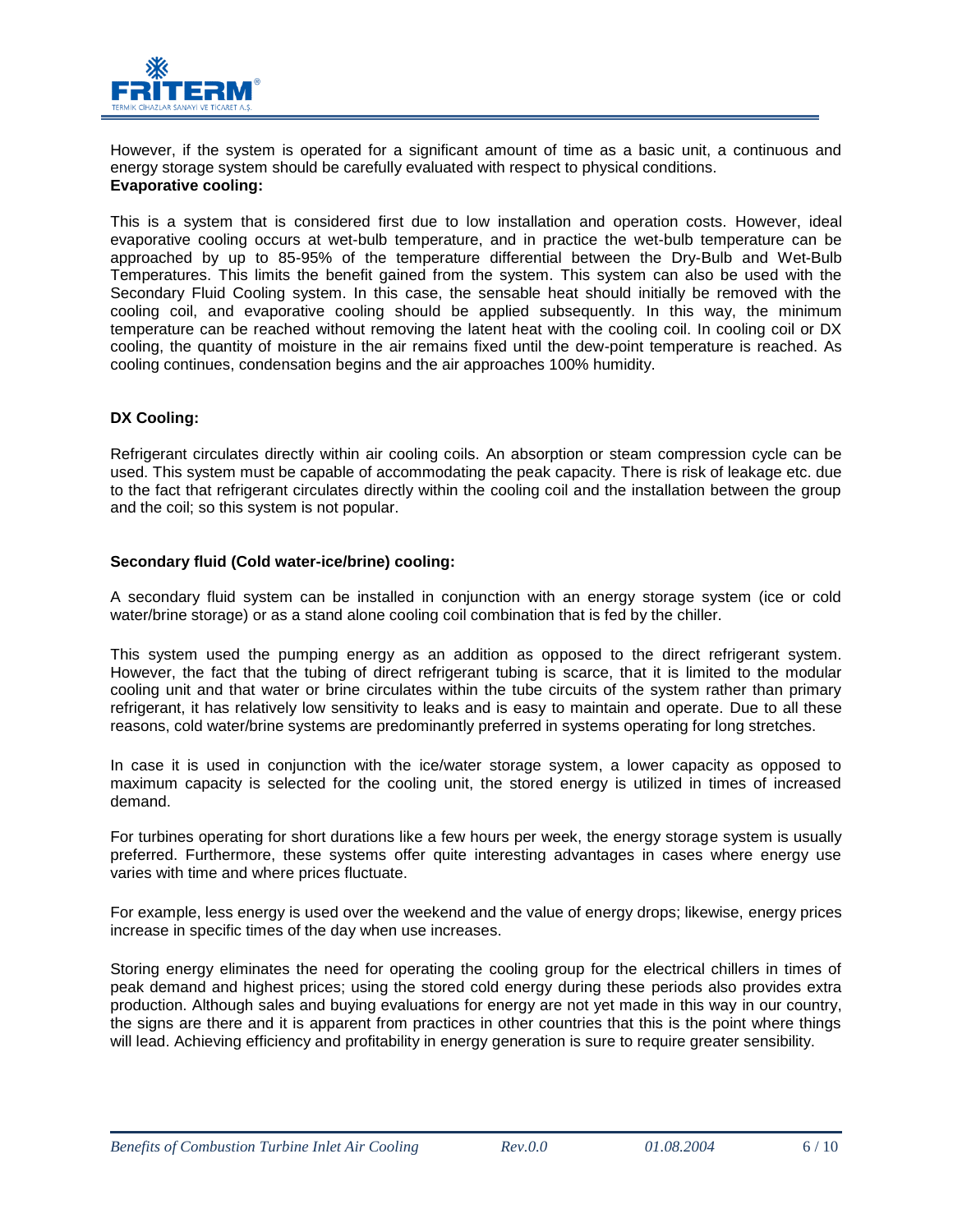

The energy storage system can be operated by weekly, daily, etc. scenarios in terms of energy generation and consumption. A weekly operation scenario has been given in Figure 4.



Figure 4: Week Ice Storage Scenario, the Gilroy GT Plant

Table 3 show some test results pertaining to the same plant.

TABLE 3: Some test results from the Gilroy GT Plant

| Combustion turbine air inlet temperature                    | $6^{\circ}$ C |                         |  |                   |  |  |  |  |
|-------------------------------------------------------------|---------------|-------------------------|--|-------------------|--|--|--|--|
| Cooling coil pressure loss                                  | 167 Pa        |                         |  |                   |  |  |  |  |
| Requirement of the ice machine<br>production                |               | minimum<br>during       |  | 1219.2 kW         |  |  |  |  |
| Requirement of the ice machine during<br>production (pumps) |               | 323.6 kw                |  |                   |  |  |  |  |
|                                                             |               |                         |  |                   |  |  |  |  |
| <b>Ambient Conditions</b>                                   | Turbine       | <b>CTIAC</b>            |  | %                 |  |  |  |  |
|                                                             | Capacity      | <b>Turbine Capacity</b> |  | <b>Difference</b> |  |  |  |  |
| $90^{\circ}$ F (32.2 °C), 20% RH                            | 75.7 MW       | 90.5 MW                 |  | 19.6              |  |  |  |  |
| 100 F (37.8 C), 30% RH                                      | 72.7 MW       | 90.5 MW                 |  | 24.5              |  |  |  |  |

As opposed to all these advantages of the energy storage system, the most important drawback is the relatively high installation cost. Consequently, system selection should be made after careful deliberations for each unique application.

Below are the results of the results pertaining to another application and they offer us important data for the comparison and selection of systems.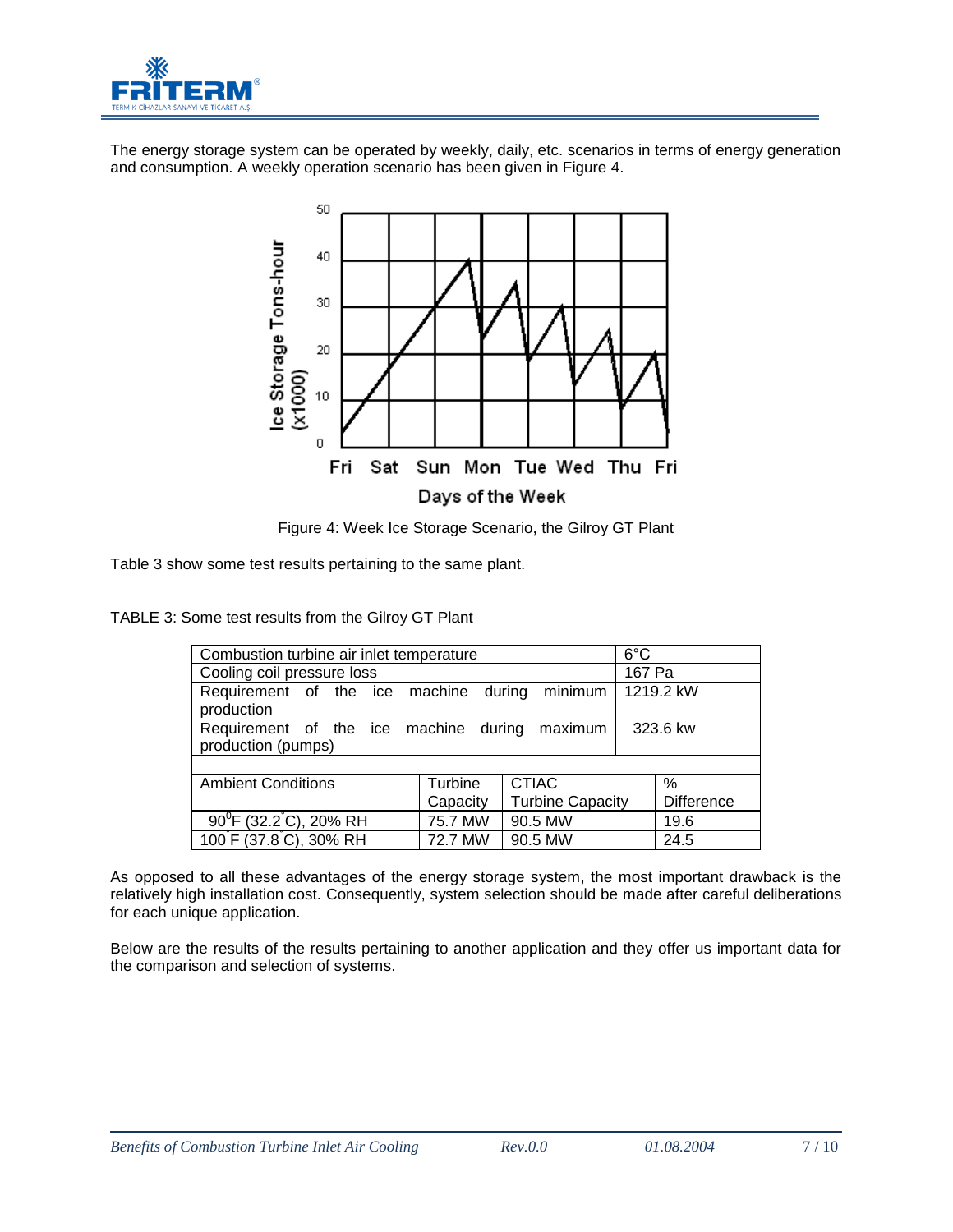

| Relative<br>humidity<br>the<br>οf          | 60% RH |       | 40% RH |       | 10% RH |       |
|--------------------------------------------|--------|-------|--------|-------|--------|-------|
| environment                                |        |       |        |       |        |       |
| The cooling system                         | %W     | \$/KW | %W     | \$/KW | %W     | \$/KW |
| Spraying water that has not been<br>cooled | 7.5    | 13    | 12.2   | -8    | 21.4   | -5    |
| Evaporative media                          | 7.6    | 141   | 11.5   | 88    | 20     | 52    |
| Ice storage * (0.6 C water)                | 34     | 201   | 34.5   | 166   | 34.5   | 122   |
| Cold water storage (5.6 C water)           | 30.7   | 196   | 30.9   | 178   | 31.1   | 158   |
| Direct cooling                             | 26.9   | 336   | 29     | 256   | 31.8   | 157   |

TABLE 4: The benefit/cost table for various cooling applications for the W501AB Turbine

\*An outdoor ambient temperature of 37.8°C has been assumed.

\*The cost includes the cost of installation but not the cost of water conditioning.

\*%W indicates the increase in work capacity according to ISO conditions.

\*For the ice water operation, 4 hours of storage per day and 5 days of operation per week have been assumed.

#### **ISSUSES THAT SHOULD BE CONSIDERED FOR THE SELECTION AND APPLICATION OF INLET AIR COOLING COILS:**

## **PROPERTIES RELATED TO PERFORMANCE AND PRESSURE LOSSES**

- Pressure losses should be kept at minimum, since they have a direct bearing on capacity.
- The fin spacing of the coil selected should be wide. A fin spacing below 3.2 mm is not recommended. Narrower spacing mat provide higher capacity with a more compact structure and economy in the coil, however the pressure loss it has a damaging effect which accounts for more than the economy attained with the coil. In designs, the total pressure loss of the coil and subsequent drop eliminator should not exceed 254 Pascal.
- The velocity of the air passing over the coil should be optimally 2 m/s and no more than 2.5 m/s. Low air velocity offers a significant advantage in terms of both pressure loss and the fact that droplets are not carried by air. Increased air velocity will shrink the required coil cross section through which air passes, increase heat transfer, reduce the size and price of the coil, but will cause risk of carrying droplets to the compressor. For this reason, so-called economic or miracle designs with high air velocity had best be avoided.
- For the performance figures of the cooling coil to be approved by independent laboratories and organizations will prevent unforeseen circumstances.
- The water condensing from fins of the coil must be easily able to flow to the tray below and leave the tray with a drainage pipe of appropriate diameter. Any other case may lead to unforeseen pressure losses.
- The use of glycol in the cooling coil is a necessity to prevent freezing. In seasonal use and water-side applications, it must be ensured that all of the water within the coil can be purged. For this reason, it is a common practice to use coils with vertical tubes.
- A cleanable air filter should be placed at the air entrance of the cooling coil in order to prevent blocking in a short period of time. The extraction and remounting of filters should be easily done.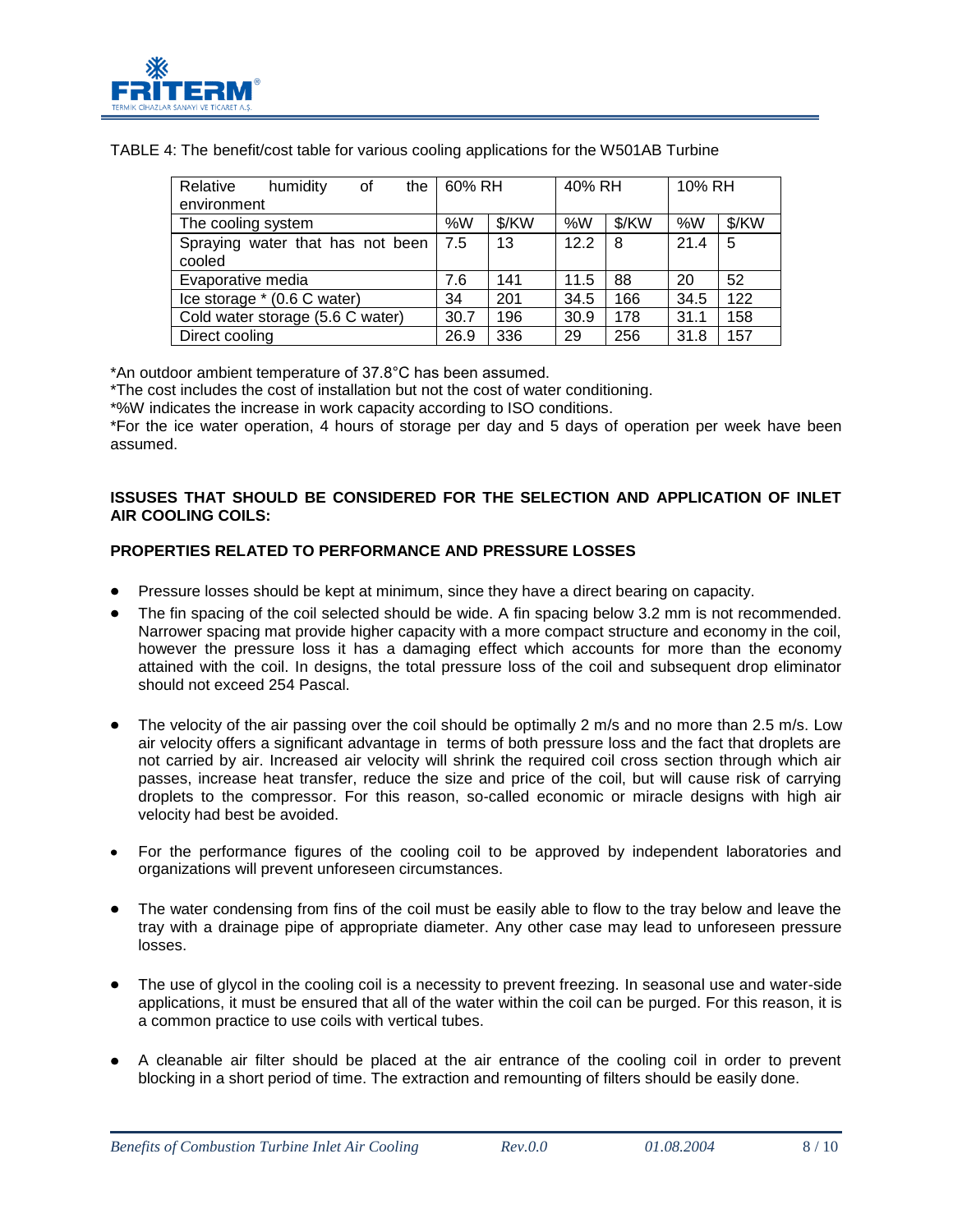

- The pressure losses in the water side of the coil should be low, as in the air side. For general purposes the 100-150 Kpa range is not exceeded.
- A drop eliminator should be placed after the cooler in order to ensure droplets do not travel to the turbine.

#### **CONSTRUCTION AND MATERIAL PROPERTIES:**

- The cooling coil should be manufactured in accordance with industrial specifications.
- Modules should be easy to control and intervention in one should not require halting the entire system.
- The materials should be selected and used such that they will resist the ambient air conditions.
- Stainless steel is the main element preferred for the load bearing structure of the construction.
- Aluminum fins should have the proper coating for corrosion and UV resistance. In aggressive environments, epoxy coating and sometimes the epoxy-polyurethane coating options should be used.
- The fins should be thick and not be deformed for their entire useful life. 0.25 mm is used as almost a  $\bullet$ standard for fin thickness.
- Galvanized material should not be used for the system.
- The coil construction should be capable of bearing its own weight; in its connection to the cell 100% passage of air should be ensured and the air should not short-circuit.

#### **CONCLUSION AND SOME UNDERLINED ISSUES:**

The efficiency brought on by combustion turbine inlet air cooling is apparent beyond doubt. This offers charming advantages for turbines without prior application of CTIAC. Application is possible for all filters vertical or horizontal, by providing some additional volume. Since the application is made on the existing system, the required measurement, design and project development can be made on site. It seems prudent that the system be meticulously designed in a way that will provide the highest benefit for the producer, and that some miracle "economical" solutions be avoided.

It will be beneficial for selecting an energy storage or direct cooling system, which will provide inlet air cooling for all applied systems.